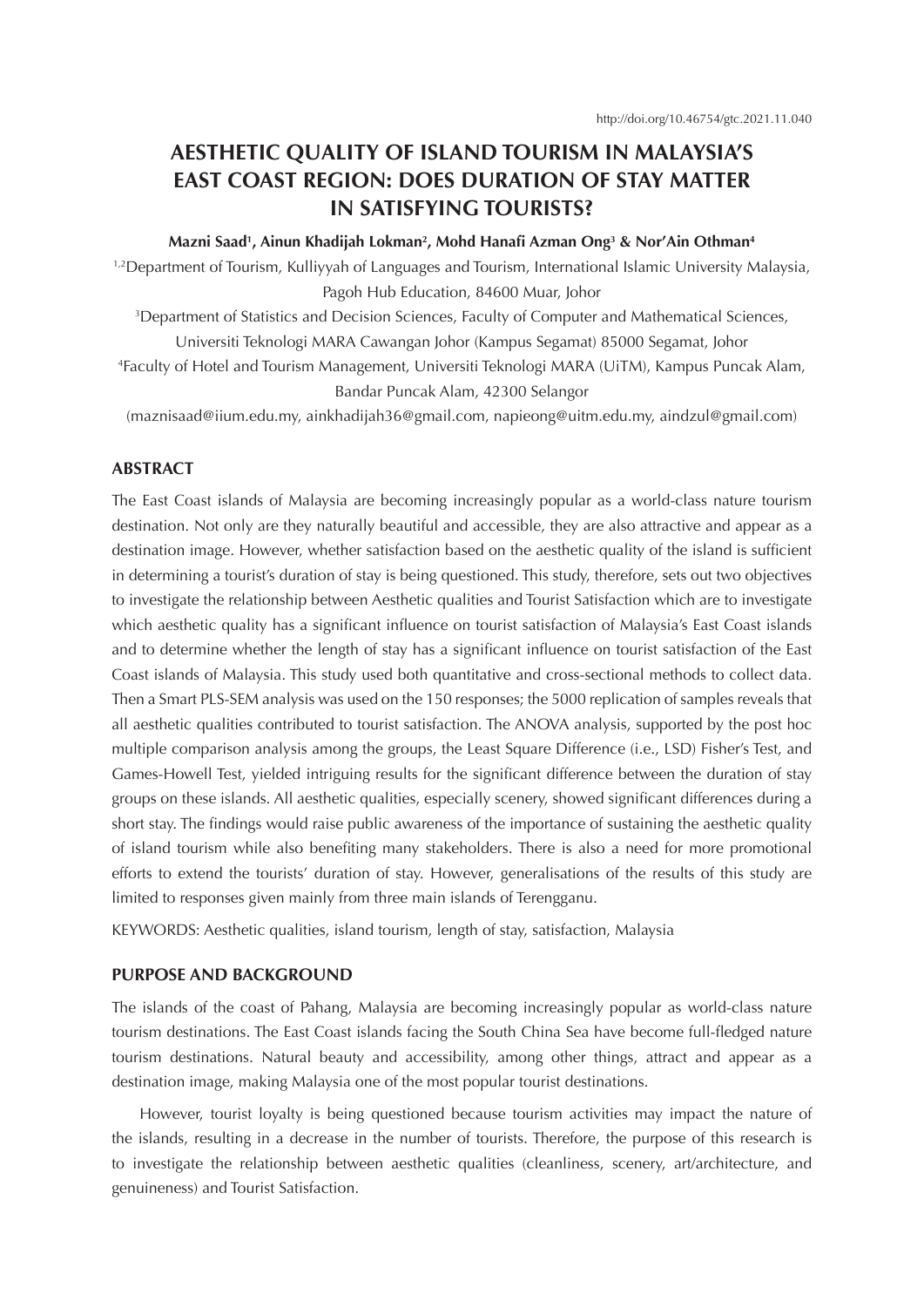The study has two research objectives:

(1) to determine whether aesthetic qualities affect tourist satisfaction in Malaysia's East Coast islands and

(2) investigate which aesthetic qualities have a significant impact on tourist satisfaction in Malaysia's East Coast islands in terms of length of stay.

#### **METHODOLOGY**

This study investigates how the cleanliness, scenery, architecture, and genuineness of islands affect tourist satisfaction. The quantitative analysis and survey methodology of this study followed recommendations laid out by Creswell (2014) and Saunders *et al*. (2009). The demographic profile, research variables, and open-ended query were all tailored to the respondents of this study.

In developing the questionnaire sample, question items from Breiby and Slatten (2018) and Phillips *et al*. (2013) were adapted. The question items were then pretested among three experts whose comments were then considered for the final revision of the items for the pilot test. Later, using purposive ease sampling, the Google Forms program, which is a common electronic tool for collecting data nowadays, snowballed the respondents.

However, one of this medium's drawbacks is that researchers must find a suitable platform to reach as many people as possible. Nevertheless, a total of 150 responses were received over a one-month period. In terms of data collection, researchers used an automated medium to ensure that respondents answered all of the questions in the standardised questionnaire.

To analyse a relatively small data size of 150 samples, the Equation Partial Modeling with Least Squares (i.e. PLS-SEM) estimation multivariate data technique was used (Hair *et al*., 2017; Ong & Puteh, 2017).

The PLS-SEM can be considered the best statistical data analysis method since it allows the researchers to test the indicators used for measuring targeted constructs based on convergent validity and discriminant validity (Hair *et al*., 2012; Henseler & Chin, 2010). The significance test in this PLS-SEM analysis was computed using the Bootstrapping method, which can be considered more robust than the conventional t-test method (Hair *et al*., 2012; Henseler & Chin, 2010).

As suggested by Hair *et al*. (2017), 5000 replications of the sample were computed to get reliable results for the empirical t-statistics and Bias Corrected (i.e., BCa) cultural bootstrap. For the comparison analysis, a series of One-Way Analysis of Variance (i.e., ANOVA) were conducted to assess the significant differences among the duration of stay groups toward all the targeted variables in this study. As for strengthening the ANOVA results, the Welch robustness test of equality of means was also used to support the result of the Statistics produced by the ANOVA analysis.

Finally, a post-hoc multiple comparison analysis was done among the groups to support the significant difference among the duration of stay groups. Two types of tests were used for this purpose: The Least Square Difference (i.e. LSD) Fisher's Test and Games-Howell Test.

## **FINDINGS**

This study collected 150 responses from tourists who had visited any of Malaysia's East Coast islands in the past three years. After the 5000 replications of samples, the analysis reveals that all aesthetic qualities (cleanliness, scenery, art/architecture, and genuineness) contributed to tourist satisfaction when visiting the East Coast region's islands.